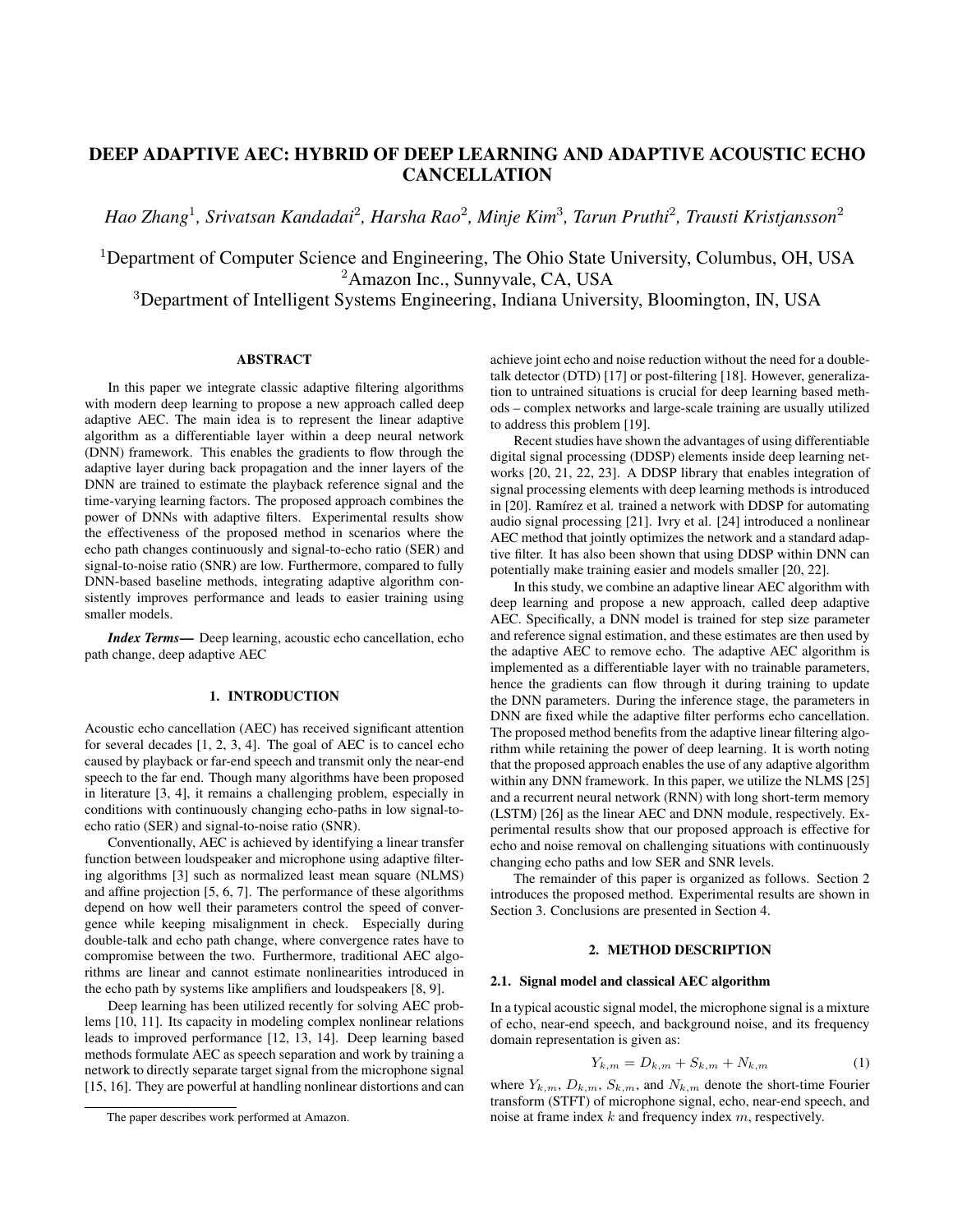

Fig. 1. Diagram of the proposed solution for acoustic echo cancellation.

Given an input signal  $Y_{k,m}$  and a reference signal (far-end signal)  $X_{k,m}$ , traditional AEC algorithms such as NLMS achieve echo removal by updating an adaptive filter to estimate an acoustic echo path denoted by  $\mathbf{\hat{W}}_{k,m}$ . The estimated echo signal  $\hat{D}_{k,m}$  is then subtracted from  $Y_{k,m}$  to get the system output (the error signal)  $E_{k,m}$ .

$$
E_{k,m} = Y_{k,m} - \hat{D}_{k,m}, \ \hat{D}_{k,m} = \mathbf{\hat{W}}_{k,m}^H \mathbf{X}_{k,m} \tag{2}
$$

$$
\hat{\mathbf{W}}_{k+1,m} = \hat{\mathbf{W}}_{k,m} + \frac{\mu_{k,m}}{\mathbf{X}_{k,m}^H \mathbf{X}_{k,m}} E_{k,m} \mathbf{X}_{k,m}
$$
(3)

where  $\mathbf{\hat{W}}_{k,m} = [\hat{W}_{k,m}, \hat{W}_{k-1,m}, \cdots, \hat{W}_{k-L+1,m}]^T$  denotes an adaptive filter of length L,  $\mathbf{X}_{k,m}$  is the buffered input,  $\mu_{k,m}$  denotes the step size, and the superscript  $<sup>H</sup>$  represents conjugate transpose.</sup>

Classical AEC algorithms are faced with two main challenges. Firstly, the step size  $\mu_{k,m}$ , which determines the learning rate of the adaptive filter, needs to be chosen carefully to guarantee the convergence of algorithm and achieve acceptable echo removal. Estimation of the optimal step size is further made difficult in situations with continuous echo path variations. Secondly, many traditional algorithms model the echo signal as a linear transform of  $X_{k,m}$  and fail to model any nonlinear distortions introduced by the amplifier, loudspeaker and acoustics in the echo path.

#### 2.2. Deep adaptive AEC

A deep adaptive AEC solution, as is shown in Fig. 1, is proposed to address the above challenges. This method achieves echo removal by implementing a linear AEC within a DNN framework where the step size parameter  $\mu_{k,m}$  and a reference signal  $X'_{k,m}$  for the linear AEC module are estimated by the DNN module.

#### *2.2.1. DNN module*

The DNN module takes microphone and far-end signal as inputs to estimate a step size  $\mu_{k,m}$  and a reference signal  $X'_{k,m}$ :

$$
\mu_{k,m} = f(Y_{k,m}, X_{k,m}), \ X'_{k,m} = g(Y_{k,m}, X_{k,m}) \tag{4}
$$

where  $f(\cdot)$  and  $g(\cdot)$  represent the nonlinear transform functions learned by DNN for estimating  $\mu_{k,m}$  and  $X'_{k,m}$ , respectively.

In this study, we implement the DNN module using an LSTM network, as is shown in Fig. 2. The LSTM has four hidden layers with 300 units in each layer. It is trained to estimate two outputs, step size  $\mu_{k,m}$  and a spectral magnitude mask  $M_{k,m}$ , from the input features. The value range of both  $\mu_{k,m}$  and  $M_{k,m}$  is [0, 1] and sigmoid is used as the activation function for the output layers. The estimated complex spectrogram of  $X'_{k,m}$  is obtained through:

$$
X'_{k,m} = |Y_{k,m}| \cdot M_{k,m} \cdot e^{j\theta_{Y_{k,m}}}
$$
 (5)



Fig. 2. Diagram of the DNN module.

where  $|Y_{k,m}|$  and  $\theta_{Y_{k,m}}$  denote the magnitude spectrogram and phase of  $Y_{k,m}$ , respectively,  $\cdot$  denotes point-wise multiplication, and j represents the imaginary unit.

#### *2.2.2. Linear AEC module*

The DNN module outputs, together with the microphone signal are provided to the linear AEC module for echo removal. We utilize frequency-domain NLMS as the linear AEC module and replace the step size and reference signal in equations (2) and (3) with the estimated  $\mu_{k,m}$  and  $X'_{k,m}$ . Since the linear AEC module is implemented as a differentiable layer with no trainable parameters, gradients can flow through it and train the DNN parameters.

Note that the functionality of the linear AEC is generalized here. Rather than estimating the real acoustic echo path, the linear AEC in the proposed method serves to estimate a transfer function between the estimated nonlinear reference signal and the echo signal.

## *2.2.3. Loss function*

The loss function for model training is calculated as the mean squared error (MSE) between  $E_{k,m}$  and target signal  $T_{k,m}$ :

$$
Loss = \text{MSE}(E_{k,m}, T_{k,m})\tag{6}
$$

The proposed method can be trained to achieve echo removal only or joint echo and noise reduction by using different target signals:

- $T_{k,m} = S_{k,m} + N_{k,m}$ : A model trained using this target signal focuses on echo removal without noise reduction (NR), and the estimated  $\hat{D}_{k,m}$  approximates echo signal. We denote this model as "Proposed (no NR)".
- $T_{k,m} = S_{k,m}$ : A model trained this way achieves joint echo and noise removal, denoted as "Proposed". In this case, the estimated reference signal  $X'_{k,m}$  contains noise information in it and the corresponding  $\hat{D}_{k,m}$  approximates a mixture of echo and background noise. Hence the final output is an estimate of near-end speech with echo and noise jointly removed from the microphone signal.

#### 2.3. Model training and feasibility analysis

It is worth noting that we have no ground truth for  $\mu_{k,m}$  and  $X'_{k,m}$ to directly guide the model training. To ensure the effectiveness of the proposed method, the linear AEC module is forced to use the outputs of the DNN module as step size and reference signal to minimize the error signal during training. Through the training of the entire model, the DNN module outputs can be interpreted as a step size and nonlinear reference signal for echo removal. During the inference stage, the parameters of DNN are fixed while the linear AEC is updating its filter coefficients adaptively using the estimated step size and reference signal.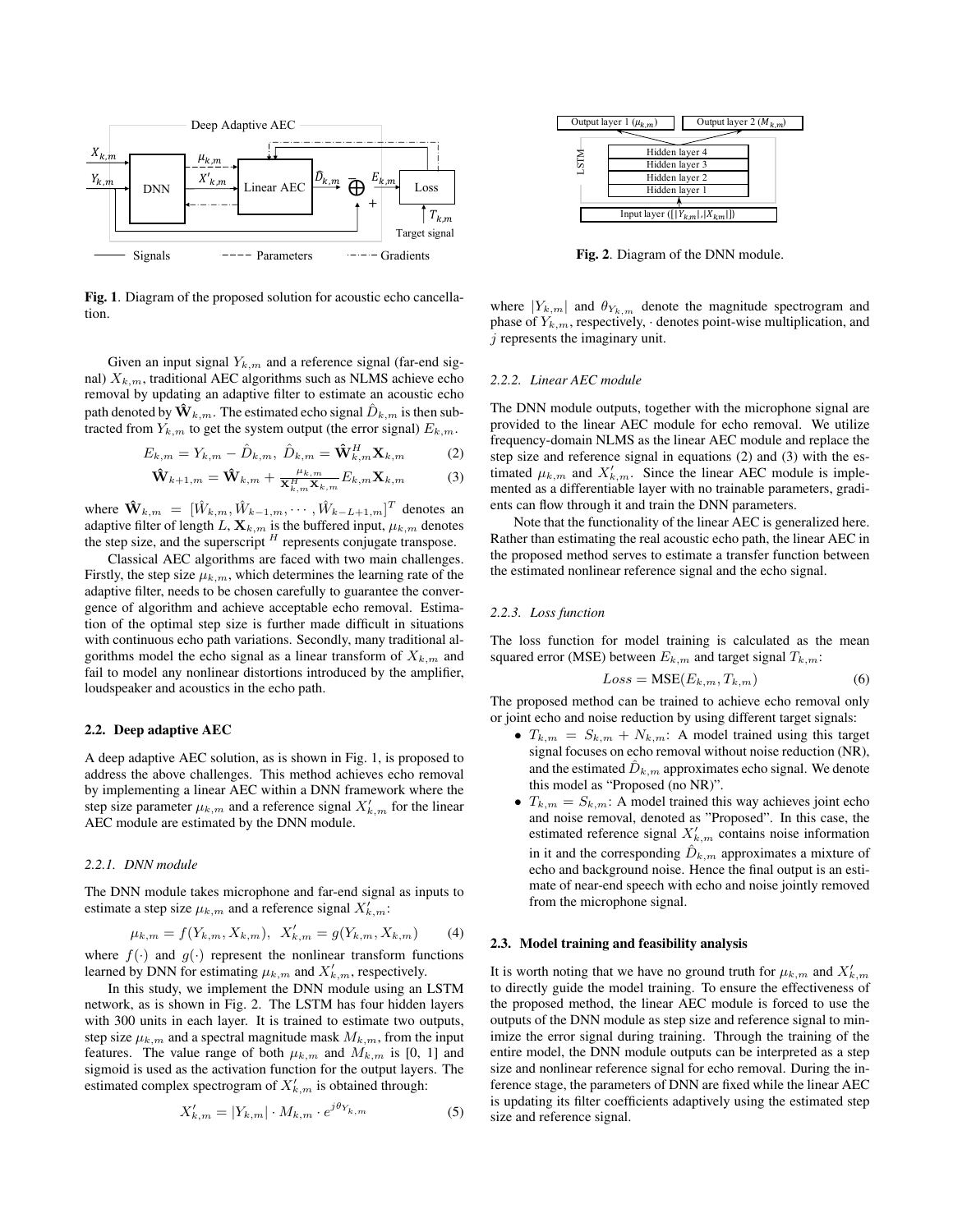The nonlinear distortions are addressed by using a DNN estimated nonlinear reference signal  $X'_{k,m}$  in the linear AEC. By training a DNN to design appropriate time-frequency dependent step size  $\mu_{k,m}$ , the linear AEC is equipped to model echo path variations.

- From a signal processing perspective, the proposed system can be seen as an adaptive AEC method with its reference signal and step size estimated by a DNN module.
- From a deep learning perspective, the linear AEC module works as a non-trainable layer within a DNN. Integrating this interpretable and more constrained linear AEC elements into the more general and expressive DNN encodes structural knowledge in the model and make model training easier [20].

## 3. EXPERIMENTS

### 3.1. Experimental setup

We generate an in house dataset to carry out the experiments and focus on situations with echo path variations in low SER, and low SNR conditions. To record echoes in situations with continuous echo path changes, we use a mobile recording platform and fix a microphone and a loudspeaker on it. Randomly selected music and television/radio files from Spotify, Pandora and Amazon Music are used as far-end signals and played out of the loudspeaker. Since the echo signal are acoustically captured signals, the recordings should have nonlinear distortions introduced by the amplifier and loudspeaker. For generating training dataset, the echoes are recorded in both stationary and mobile scenarios. In the stationary recording session, we place the platform at a random position in the room. As for the mobile case, the platform moves forward and backward continuously while recording the echoes. A total of 260 minutes of recordings are collected with around one third of the recordings recorded in the stationary case and the remaining in the mobile case. We use 200 gender-balanced utterances from TIMIT dataset [27] as the near-end speech. To achieve a noise-independent model, 10000 noises from a sound effect library (http://www.sound-ideas.com) are used for training. Babble noise from the Auditec CD (http://www.auditec.com) is used for testing. Note that the noise used for testing is untrained.

To generate a microphone signal, we randomly select a 10 second signal from the recordings as an echo signal. A clean utterance is padded to the same length and added to the microphone signal at an SER level randomly selected from [-30, 0] dB. A random section of noise is then added to the mixture at an SNR level randomly selected from [-5, 5] dB. In total 5000 microphone signals are generated for training. For testing, we generate 100 microphone signals for each test case using untrained near-end speech, echo, and noise.

For implementation, the signals, sampled at 16 kHz, are windowed into 20 ms frames with a 10-ms overlap between consecutive frames. Then a 320-point STFT is applied to each frame to extract the spectrum. The length of the adaptive filter in frequency-domain NLMS is set to  $L = 10$ . AMSGrad optimizer [28] and MSE loss are used to train the model. All the networks are trained for 30 epochs with a learning rate of 0.001.

Echo return loss enhancement (ERLE) is used to measure singletalk performance. Perceptual evaluation of speech quality (PESQ) [29] and signal-to-distortion ratio (SDR) are used to evaluate doubletalk voice quality. ERLE and SDR are defined as:

$$
ERLE = 10 \log 10 \left[ \sum_{t} y_t^2 / \sum_{t} e_t^2 \right] \tag{7}
$$

$$
SDR = 10 \log 10 \left[ \sum_{t} s_t^2 / \sum_{t} (s_t - e_t)^2 \right]
$$
 (8)

Table 1. Performance in the presence of double-talk with different SER levels.

| $SER = -20 dB$ | <b>PESO</b>     | <b>SDR</b>      | ERLE (dB)      |
|----------------|-----------------|-----------------|----------------|
| Unprocessed    | $1.28 \pm 0.28$ | $-20.00 + 4.97$ |                |
| <b>NLMS</b>    | $1.74 + 0.30$   | $-8.55 + 2.41$  | $11.58 + 2.70$ |
| <b>DNN-AEC</b> | $1.65 + 0.31$   | $1.31 + 1.36$   | $46.27 + 4.82$ |
| <b>DNN-AES</b> | $1.68 + 0.30$   | $-0.52 + 1.42$  | $47.89 + 4.52$ |
| Proposed       | $2.00 + 0.28$   | $3.89 + 1.47$   | $52.09 + 3.48$ |
|                |                 |                 |                |
|                |                 |                 |                |
| $SER = -10 dB$ | <b>PESO</b>     | <b>SDR</b>      | $ERLE$ (dB)    |
| Unprocessed    | $1.88 \pm 0.22$ | $-10.00 + 9.39$ |                |
| <b>NLMS</b>    | $2.32 + 0.23$   | $-4.21 + 1.47$  | $11.45 + 3.10$ |
| <b>DNN-AEC</b> | $2.30 + 0.24$   | $4.72 \pm 1.50$ | $45.79 + 4.20$ |
| <b>DNN-AES</b> | $2.28 + 0.22$   | $3.76 + 1.63$   | $48.86 + 4.34$ |

#### 3.2. Performance in double-talk only situations

We first evaluate the performance of the proposed method in situations with double-talk only (without background noise) and compare it with other DNN based methods. Comparison results are presented as mean  $\pm$  std and are shown in Table 1. DNN-AEC refers to the fully DNN baseline method that estimates echo signal and then subtracts it from the microphone signal for echo removal [30]. DNN-AES denotes the fully DNN method that directly estimates near-end speech from the microphone signal [15, 16]. For a fair comparison, the DNN structure used in DNN-AEC and DNN-AES is the same as that used in the proposed method. The NLMS algorithm used for comparison is the same as the linear AEC module in the proposed method and a DTD [17] is employed in this NLMS for handling double-talk. It can be seen from the table that all deep learning based methods outperform traditional NLMS algorithm in terms of ERLE. The proposed method achieves better speech quality and echo removal compared to other deep learning based methods.

#### 3.3. Performance in double-talk and background noise

This part studies the performance of the proposed method in the presence of double talk and background noise. Besides DNN-AEC and DNN-AES, DNN based residual echo suppression (RES), denoted as DNN-RES, is utilized as another comparison method. DNN-RES [10, 31] is a popular method for joint echo and noise reduction where DNN is utilized to further suppress residual echo and noise at the output of a traditional AEC algorithm. For comparison purpose, the traditional AEC algorithm and the DNN structure used in the DNN-RES are the same as those used in the proposed method. Table 2 shows the comparison results. In general, NLMS, DNN-AEC, and Proposed (no NR) focus on echo removal without handling noise reduction while the other three methods are used for joint echo and noise removal. It can be seen that the proposed method consistently outperforms other methods for the tasks of echo removal only and joint echo and noise removal.

Spectrograms of a test sample are given in Fig. 3. It is seen that DNN-AES, DNN-RES and the proposed method are capable of removing echo and noise jointly. The output of the proposed method approximates the target near-end speech and has less residual echo and noise during double-talk periods compared to other methods.

#### 3.4. Analysis of the estimated nonlinear reference and step size

In adaptive filter based AEC algorithms, the reference signal should be highly correlated with the microphone signal for efficient adaptation. The ideal reference signal is a microphone signal without any near-end signal and echo removal can be achieved by directly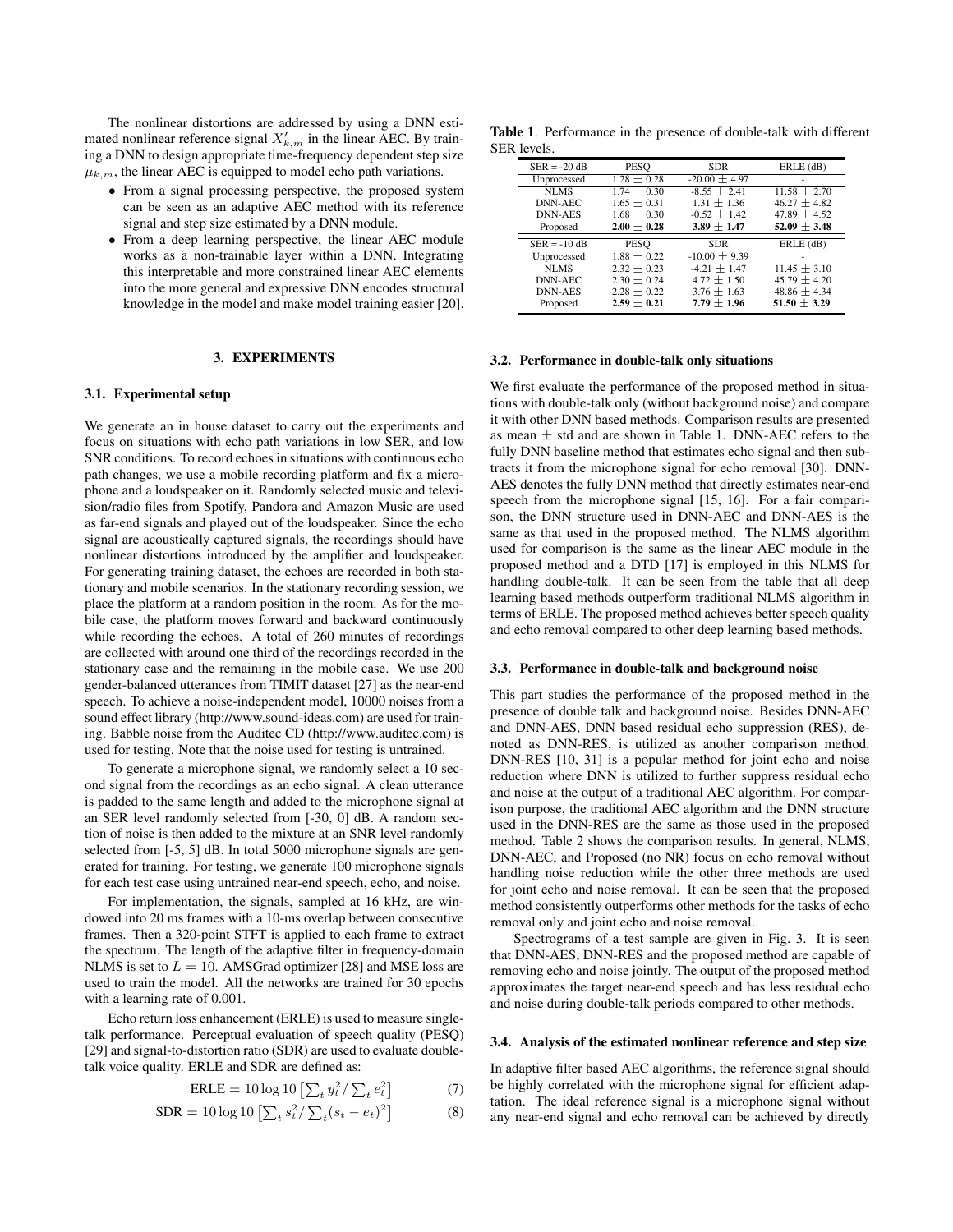Table 2. Performance in the presence of double-talk and untrained babble noise with different SNR levels. The SER level for each test sample is randomly selected from [-30,0] dB.

| Babble noise, $SNR = 0$ dB | PESO          | <b>SDR</b>      | $ERLE$ ( $dB$ ) |
|----------------------------|---------------|-----------------|-----------------|
| Unprocessed                | $1.44 + 0.45$ | $-14.99 + 7.10$ |                 |
| <b>NLMS</b>                | $1.74 + 0.31$ | $-7.58 + 3.01$  | $8.62 + 3.32$   |
| DNN-AEC                    | $1.88 + 0.27$ | $-0.10 + 0.97$  | $16.66 + 7.75$  |
| Proposed (no NR)           | $1.94 + 0.24$ | $0.31 + 0.56$   | $17.29 + 8.37$  |
| <b>DNN-AES</b>             | $1.75 + 0.41$ | $0.63 + 2.84$   | $36.35 + 7.68$  |
| <b>DNN-RES</b>             | $1.78 + 0.42$ | $-0.13 + 0.89$  | $46.13 + 12.34$ |
| Proposed                   | $2.01 + 0.32$ | $3.84 + 1.78$   | $47.69 + 6.80$  |
|                            |               |                 |                 |
| Babble noise, $SNR = 5$ dB | PESO          | <b>SDR</b>      | $ERLE$ (dB)     |
| Unprocessed                | $1.52 + 0.46$ | $-15.65 + 6.99$ |                 |
| NLMS                       | $1.87 + 0.36$ | $-7.16 + 3.45$  | $10.52 + 2.97$  |
| DNN-AEC                    | $2.02 + 0.33$ | $1.82 + 2.08$   | $21.09 + 6.99$  |
| Proposed (no NR)           | $2.09 + 0.29$ | $3.02 + 1.59$   | $22.97 + 7.79$  |
| <b>DNN-AES</b>             | $1.83 + 0.40$ | $0.71 + 3.54$   | $41.41 + 4.05$  |
| <b>DNN-RES</b>             | $1.88 + 0.48$ | $-0.13 + 0.68$  | $52.35 + 8.59$  |



Fig. 3. Spectrograms of a test sample with -10 dB SER and babble noise at 5 dB SNR: (a) microphone signal, (b) target near-end speech, and enhanced speech signals of (c) NLMS, (d) DNN-AEC, (e) Proposed (no NR), (f) DNN-AES, (g) DNN-RES, (h) Proposed.

subtracting the reference signal from the microphone signal. The step size should be small in the presence of interferences to avoid divergence. For situations with echo path variations, the filter should adapt quickly if the echo path changes fast, and vice-versa.

Figure 4 plots the outputs of the DNN module,  $M_{k,m}$  and  $\mu_{k,m}$ , in different situations, where the spectrograms of microphone signal and target near-end speech are provided in Fig. 4 (a) and (b) to show the activities of near-end speech. While Fig. 4 (c) and (d) are the outputs in situations without background noise, the remaining plots are obtained in situations with babble noise. Figure 4 (c) illustrates that the estimated reference signal approximates the microphone signal with near-end speech suppressed from it, which is effective for echo removal. The step size values shown in Fig. 4 (d) tend to be very small during double-talk periods to avoid divergence and then increase immediately following the double-talk section to speed up the convergence of the algorithm. Moreover, the step size values at higher frequencies are relatively larger than those at low frequencies. This is because the power of interference is larger at low frequencies, and also in the mobile case, the acoustic channel changes faster at higher frequencies due to the Doppler effect [32]. The proposed system with "no NR" only focuses on echo removal and it classifies the whole utterance as double-talk due to the presence of strong babble noise. Therefore, the estimated reference signal approximates the echo components in the mixture and the values of step size are close to zero, as shown in Fig. 4 (e) and (f). The outputs for joint echo and noise removal are shown in Fig. 4 (g) and (h), where the estimated reference signal and step size show a similar trend to the no-noise



Fig. 4. DNN outputs of a test sample with -20 dB SER and babble noise at 0 dB SNR: (a)  $Y_{k,m}$ , (b)  $S_{k,m}$ , (c) and (d) are, respectively,  $M_{k,m}$  and  $\mu_{k,m}$  of Proposed in no-noise case, (e)  $M_{k,m}$  of Proposed (no NR), (f)  $\mu_{k,m}$  of Proposed (no NR), (g)  $M_{k,m}$  of Proposed, and (h)  $\mu_{k,m}$  of Proposed.

Table 3. Performance comparison between DNN-AES and Proposed using different DNN structures with babble noise at 0 dB SNR.

|             | <b>DNN-AES</b> |       |       | Proposed |       |         |
|-------------|----------------|-------|-------|----------|-------|---------|
| <b>DNN</b>  | DNN-L          | DNN-M | DNN-S | DNN-L    | DNN-M | $DNN-S$ |
| # Parameter | 3.2 M          | 1.2 M | 0.3 M | 3.2 M    | 1.2 M | 0.3 M   |
| <b>PESO</b> | 1.75           | 1.72  | 1.72  | 2.01     | 1.98  | 1.96    |
| <b>SDR</b>  | 0.63           | 0.69  | 0.91  | 3.84     | 3.64  | 3.42    |
| <b>ERLE</b> | 36.35          | 35.32 | 32.20 | 45.90    | 43.96 | 39.91   |

case in Fig. 4 (c) and (d). The reference signal, in this case, has noise information in it and the output of the whole system achieves joint echo and noise suppression.

#### 3.5. Comparison results using DNNs with different sizes

We further compare the performance of the proposed method and the DNN-AES method that trained using the same network structure. We gradually shrink the model size and train the two methods using three different DNNs. DNN-L is the large model used in previous experiments. DNN-M is a similar LSTM with 3 hidden layers and 200 units in each layer. DNN-S is a small LSTM with 2 hidden layers and 100 units in each layer. The number of parameters and experimental results are given in Table 3. We note that the performance of both methods reduces gradually by shrinking the model size while the proposed method consistently outperforms DNN-AES. The proposed method trained with a smaller model (DNN-S) achieves better performance than DNN-AES trained with a larger model (DNN-L).

## 4. CONCLUSIONS

In this paper, we have proposed a deep adaptive filtering based AEC technique to leverage the advantages of traditional and deep learning based AEC methods. The proposed approach enables the integration of traditional AEC elements within deep learning methods to achieve adaptiveness while retaining the power of neural networks. A DNN model is employed to estimate a control parameter and a nonlinear reference signal, which are then used by a differentiable linear AEC module for echo cancellation. Systematic evaluations with ERLE, PESQ, and SDR show the effectiveness and robustness of the proposed method for echo and noise removal in low SER/SNR conditions with continuous echo path variations. In addition, the proposed method trained using a smaller model achieves better performance compared to large fully-DNN based models.